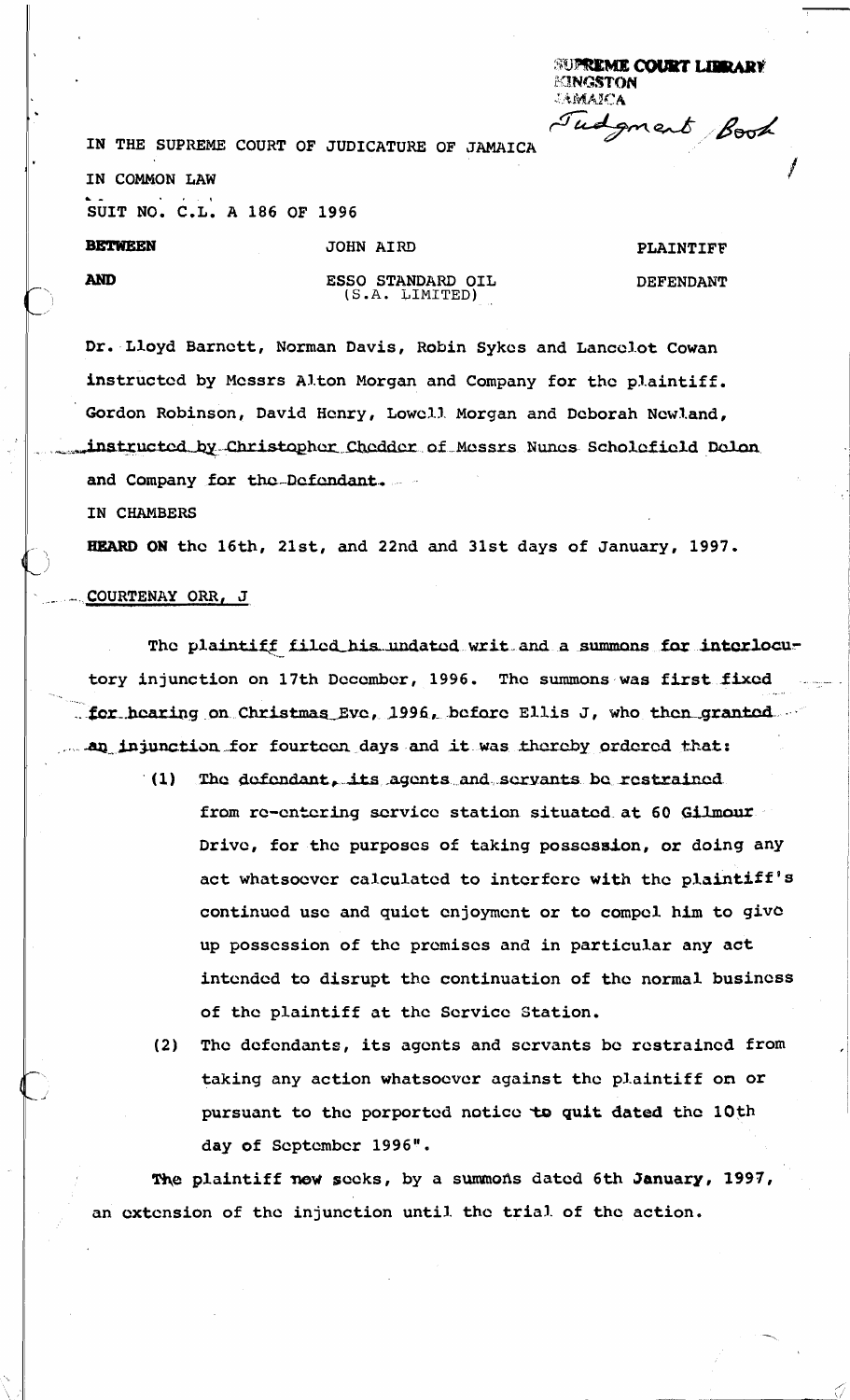#### **THE BACKGROUND TO THE DISPUTE**

The defendant hereinafterwards called "Esso" is the owner and landlord of premises known as 60 Gilmour Drive, Kingston 20. These **prcmises arc located at the intersection of Washington Boulevard and Molynes Road, Kingston 20, St. Andrew, and house an Esso scrvicc station.** 

**Somctimc in 1988 or 1989, at the invitation of Esso, tho plaintiff took ovcr the operation of the scrvicc station. Hc paid Essd**  Four Hundred Thousand Dollars (\$400,000.00), for the goodwill. At **the time of his assuming the running of the scrvicc statidh it had boon closcd for almost a ycar. From late 1989, the terms of his possession and opcration of the scrvicc station were containcd in**  several successive leases for terms of one year.

In December 1995, the plaintiff entered into negotiations with **Esso for a new thrcc (3) ycar lcasc. They did not agree on the tcms of such a lcasc and cvcntually in March 1996, thc plaintiff signed a**  new "one year lease" stated in clause 1 (a) as expiring on 31st **Dcccmbcr, 1996.** 

**In 1995 and 1996, lcascs arc identical. in many rcspects cxccpt for cxamplc in the mount of rental rescrvcd. Thcrc is howcvcr a gap**  in the 1996 lease document. In both the 1995 and 1996 leases clause **5 (c) contained provisions cmpowering Esso without advice to forthwith terminate the lcasc in certain circumstances, but in thc 1996 lcasc document those provisions arc last recorded up to clause 5 (c) vii at the cnd of pagc 12, and pagc 13, begins with two lines which by thcmsclvcs are unintclligiblc but correspond to the last two lincs of clausc 5 (c) of the 1995 lcasc. Thereafter the terms of clausc 5 in both documents arc similar and contain clauses (f) and (g).** 

> **(e) Thc tenancy crcatcd shall. tcrminatc automatical.1.y at thc cnd of the term for which thc same was made.**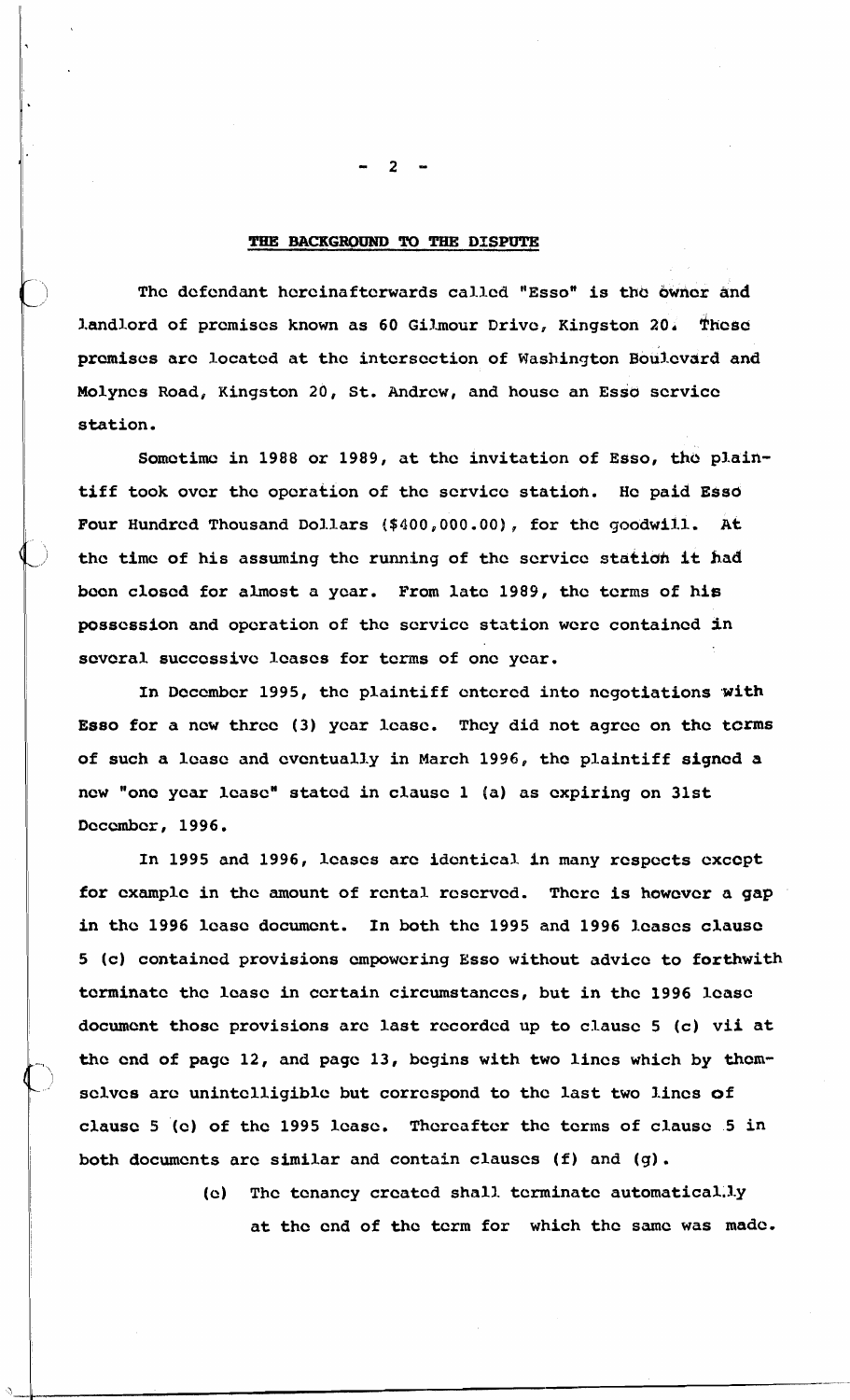If the tcnancy be continued by mutual consent beyond such date of expiration of the original term, then in the absence of a written agreement to the contrary such continuation shall be deemed to be a tenancy from year to year commencing on the date on which the previous term expired and terminable on the occurrence on any of the events set forth in clause 5 (c) hereof or by either party by giving three (3) months written notice expiring on the last day of any calender month, but otherwise upon thc same tetms and conditions as contained in this agreement".

The portion underlined consists of the two unintelligible lines at the end of the gap in the 1996 lease document.

Another oddity is the fact that the service station actually encompasses three parcels of land for which there are three separate titles, and are actually Nos. 58, 60 and 62 Gilmour Drive. Further a Certificate of Exemption under the Rent Restriction Act was issued for 60 Gilmour Drive. Indeed throughout the lease agreements exhibited and the correspondence between the parties and on the plaintiff's letterheads, the location of the service station is always given as 60 Gilmour Dr ivc .

On Monday, September 16, 1996, a noticc to quit was served on the plaintiff. It was couched in the following terms:

### **NOTICE TO QUIT**

We Nunes Scholefield Deleon & Company Attorneys-at-Law and Agents for your Landlord Esso Standard Oil S.A. Limited hereby give you notice to quit and deliver up possession of all that parcel. of land situated at 60 Gilmour Drivc, Kingston 20, in the Parish of Saint Andrew together with the Service Station **and** fixtures thereon, which you now occupy as a tenant for a tcrm of one (1) year commencing on the 1st Cay of January 19°5, and expiring on the 31st day of December, 1906,

 $\overline{3}$   $\overline{2}$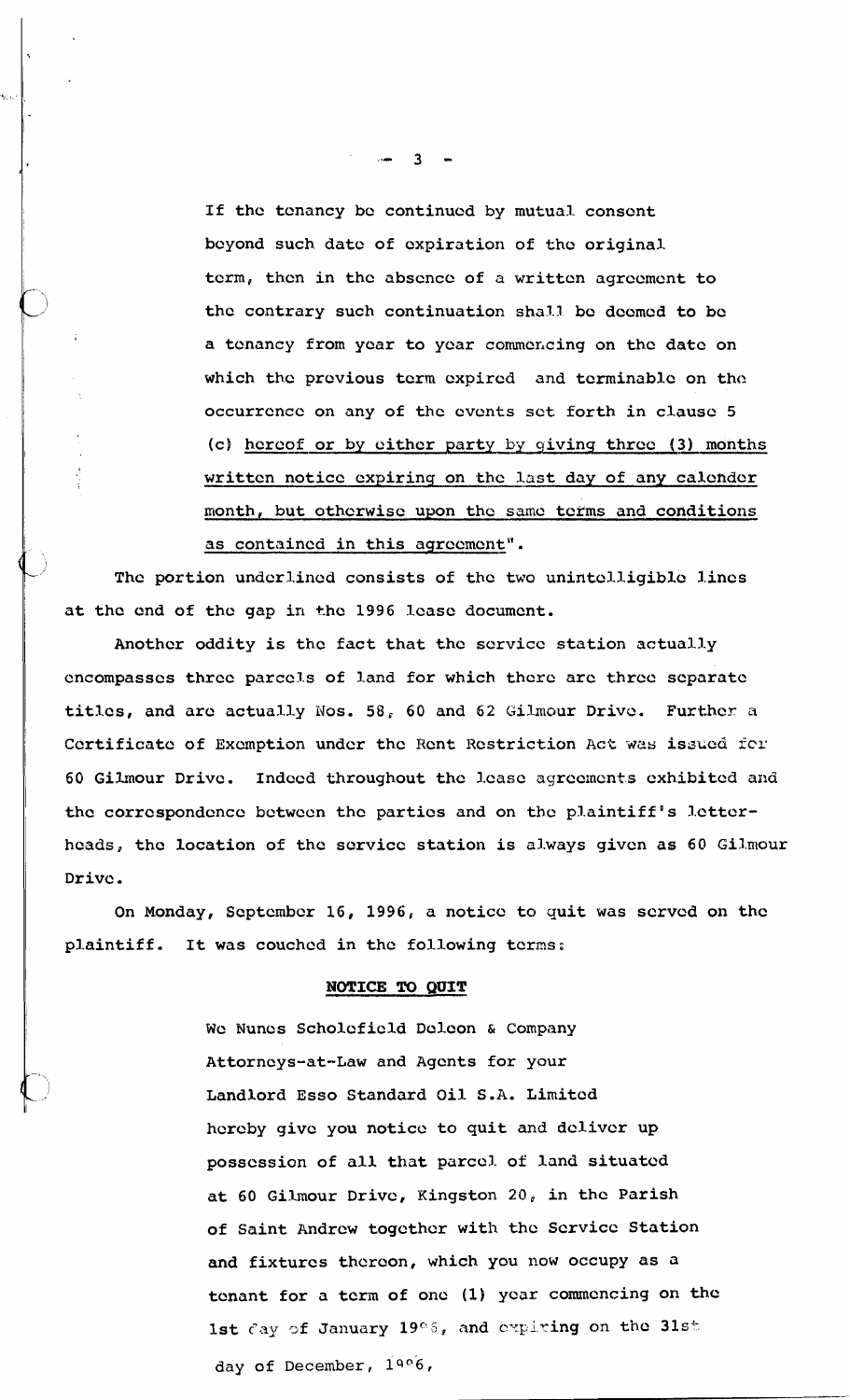undcr a written Lcasc Agrccmcnt dated 25th March 1996, on or bcforc thc 31st day of December 1996.

AND FURTHER TAKE NOTICE that the reasons that this notice is served on you arc as follows:

- (a) To notify you that the tcnancy crcatcd by writtcn lcasc agrccmcnt datcd the 25th of March 1996, cxpircs on the 31st day of December 1996, and will not be renewed by your landlord.
- (b) To notify you that you have committed breaches that fall under clause 5 (c), (vii), of the said Lease Agreement dated the 25th day of March 1996, in particular you have failed to comply with the provisions of clause 3 (h) of the said lease agreement.

Datod this 10th day of September 1996.

**NUNES** SCHOLEFIELD DELEON & C6.

Por..

Landlords, Attorney-at--Law and Agent"<br>Clause 3 (h) reads:

1 The Tenant **HEREBY** COVENANTS AND **AGREES** with Esso as follows:

(h) To attend regularly at and personally supervise and manage to standards from time to time required by Esso, the Service Station in the J.cascd premises on a "who1.c time basis".

The notice to quit was accompanied by a covering letter dated September 11, 1996, and signed by Mr Donovan Jackson from the Attorneys-at-Law for the defendant. The material part reads as follows:

"Re: Lease Agreement - Premises 60 Gilmour Drive, expiration of one year term on December 31 1996. We are Attorneys-at-Law and Agents for your Landlord Esso Standard Oil S.A. Limited. Our instructions are to confirm their advice to you that the tenancy created by the written lease agreement with you dated March 25 1996, expires on the 31st day of December, 1996, and wilj. not be rcncwcd.

 $-4$   $-$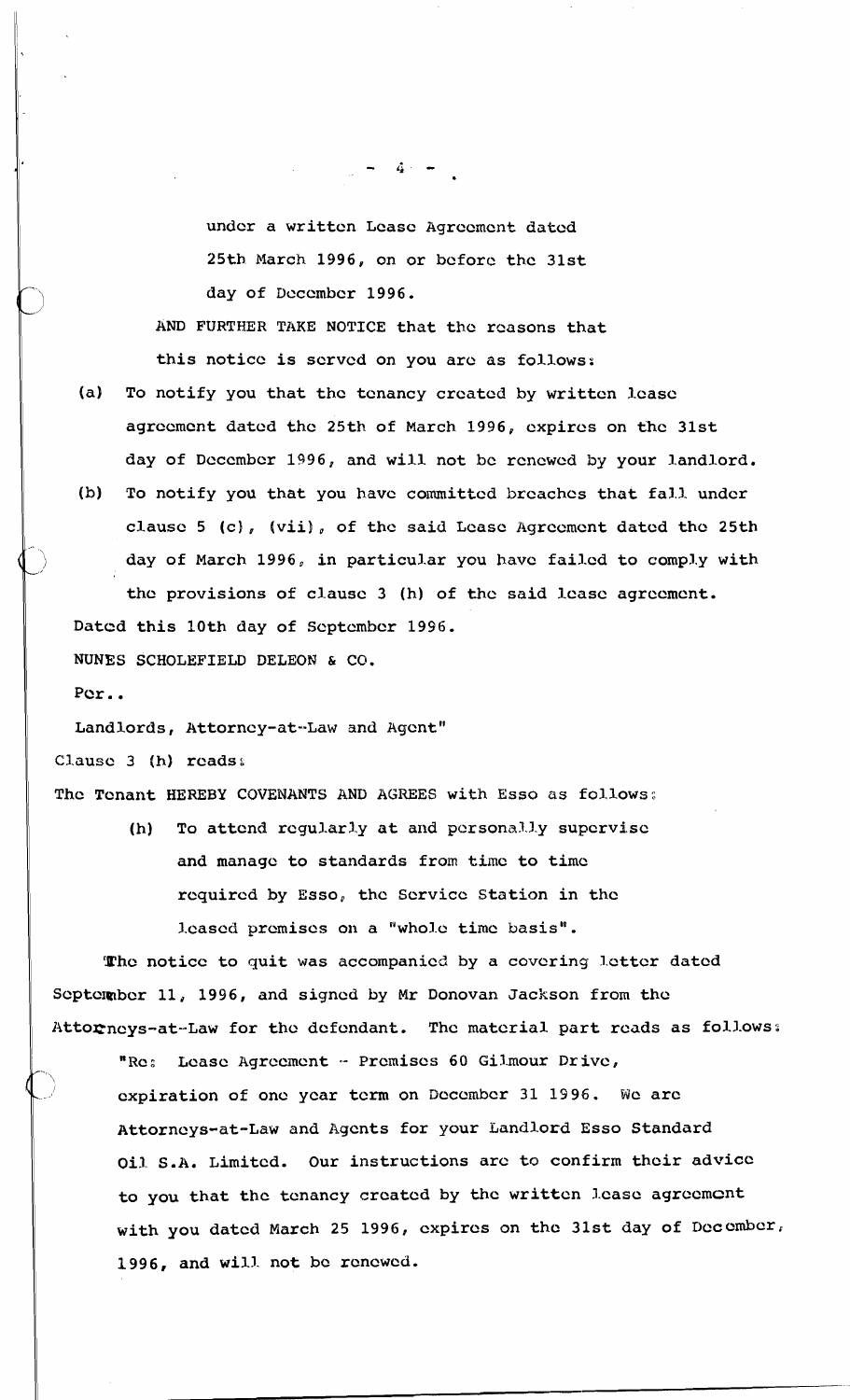For the avoidance of doubt, we enclose herewith Notice to Quit and deliver up possession of the

 $-5-$ 

premises on or before the 31st December 1996".

The issue of goodwill is a bone of contention and in this connection it is important to note that the 1996 lease document as well as the 1995 lease agreement contain as clause 3 (y) a "goodwill exclusion clause" which reads:

- "The Tenant HEREBY COVENANTS AND AGREES with  $(3)$ Esso as follows: ........
- At the expiration or sooner determination howsoever  $(y)$ of this Agreement, not to make any claim against Esso for goodwill and to such end it is hereby expressly agreed that Esso shall not be liable to compensate the Tendnt for goodwill of any sort or description (if dny) accruing by virtue to the Tenant operating the Service Station pursuant to this Agreement".

After a notice to quit, there was correspondence between the parties, sometimes through their Attorneys-at-Law. There were also some three meetings between the plaintiff and Esso's management, the last of which was on 19th November 1996, but Esso remained firm in its position that it was under no obligation to pay compensation for goodwill to the plaintiff and that he should deal with the incoming dealer. Esso insisted that it had no intention of negotiating that matter with the plaintiff, or renewing the lease.

By virtue of a copy of its letter dated 6th December 1996, to Melvin Chung, Esso informed the plaintiff that that gentleman had been chosen to replace him as the dealer for the Service Station. In that letter Esso also requested Mr. Chung to commence negotations with the plaintiff.

# THE SUBMISSIONS ON BEHALF OF THE PLAINTIFF

## Dr. Barnett submitted as follows:

Sheer business sense indicated that having regard to the importance of the business and the substantial sum paid for goodwill the parties contemplated a more durable relationship that one might infer from the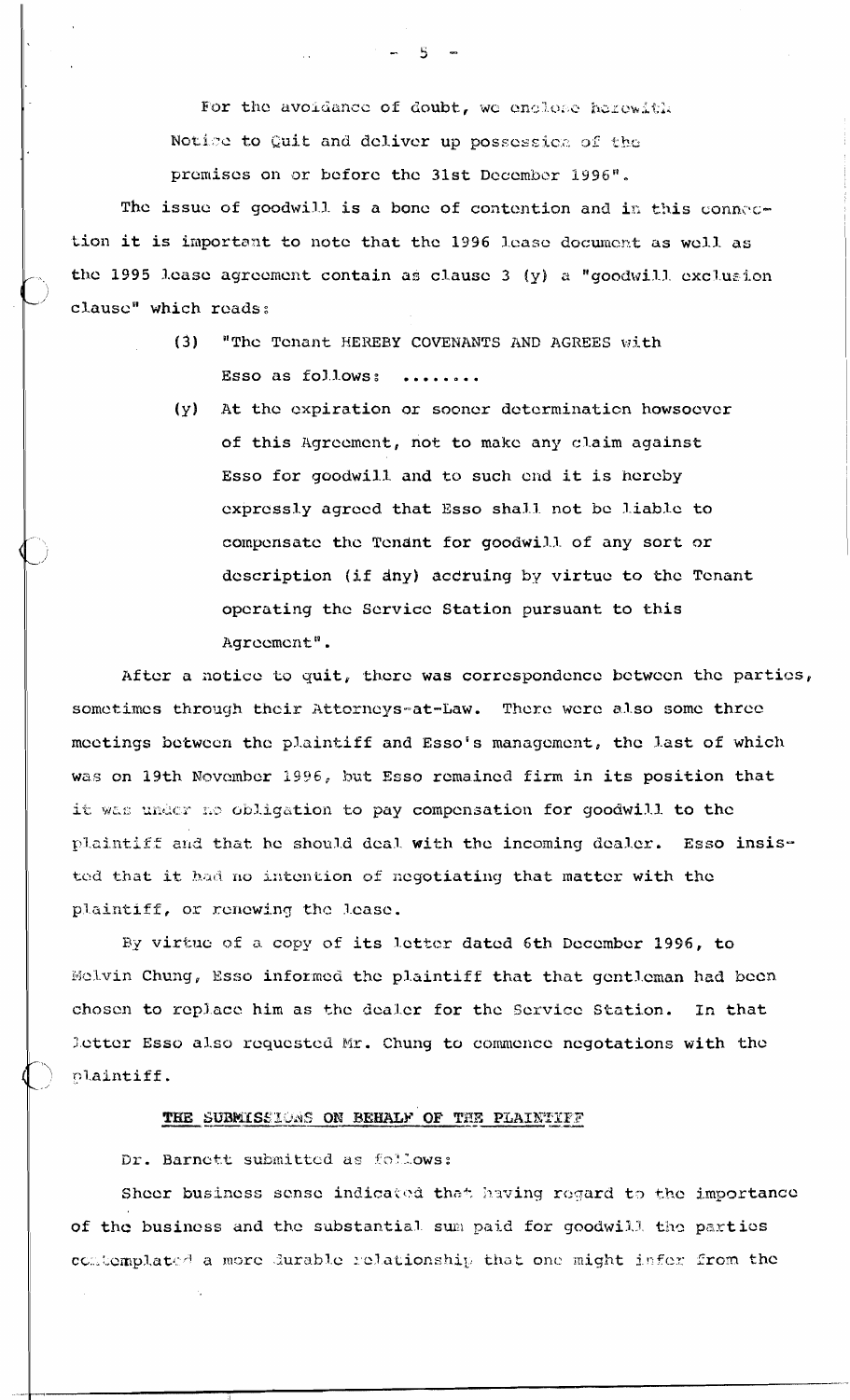The purpose of the leases was to facilitate annual negotiations rather than to terminate the relationship.

The notice to quit is invalid and the agreement wrongly terminated, and moreso in view of the defect in the 1996 lease document. **The** effect of the omission in the 1996 document is a matter of weighty logal argument.

The insistence by Esso that it is not obliged to pay the plaintiff for goodwill makes it all the more incumbent on Esso to act reasonably in allowing the plaintiff a reasonable time within which to negotiate with the incoming dealer. The plaintiff has deposed to such a practice in the trade.

The plaintiff had made it clear he will suffer great hardship if the injunction is not granted, so the balance of convenience is in his favour.

The reference in the notice to quit to a breach of clause 3 (h) which requires the plaintiff to attend regularly at and personally supervise and manage the service station raises an important issue of fact on which the plaintiff has a strong case having regard to the citations and awards he has received in the trade.

The maltiplicity of titles for the premises raises the issue of whether the premises are preperly exempt under the Rent Restriction Act as the certificate speaks to land contained in only one of the three titles. The relationship of the parties has nothing to do with the legal effect of the certificate.

The Court should determine what is the reasonable notice to be given by Esso as the premises are commercial premises.

To reject the plaintiff would undermine his ability to negotiate. There are five major issues of law and fact which arise:

Whether having regard to the circumstances in which the  $(1)$ plaintiff took over the operation of the service station and the practice in the industry the defendant is under a legal or equitable duty to permit him adequate or reasonable time to negotiate for the disposal of his goodwill.

 $\mathbf{m} = \mathbf{6}$  and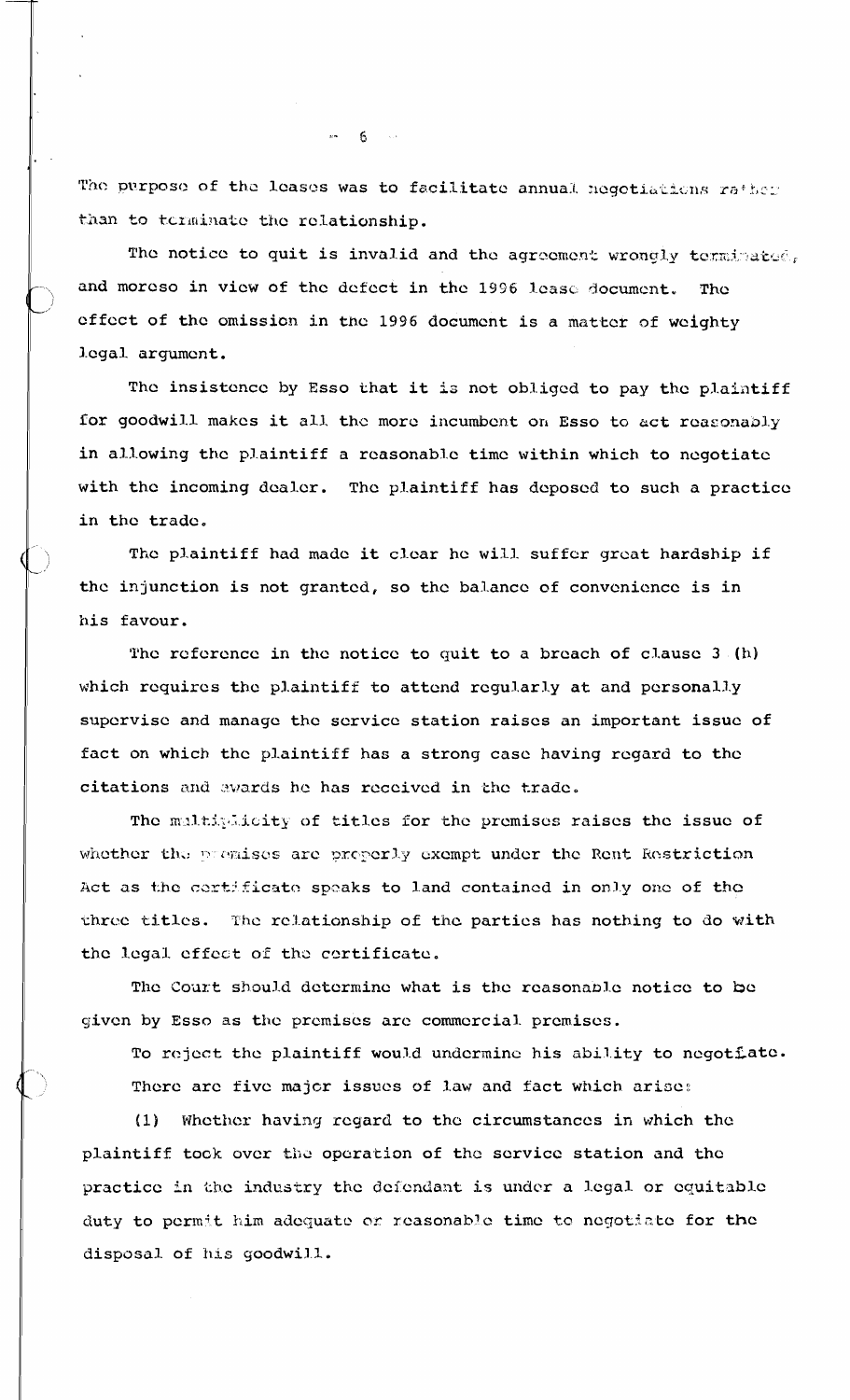- $(2)$ Whether the provisions of the lease document dated March 25 1996, regarding termination and renewal are by reason of being incomplete or incapable of interpretation defective and void for uncertainty with the result that the plaintiff must be treated as a lessee from year to year.
- $(3)$ Whether the certificate of exemption issued under the Rent Restriction Act which is specifically expressed to concern 60 Gilmour Drive grants any statutory exemption regarding Nos. 58 and 62 Gilmour Drive, and whether the notice that relates to 60 Gilmour Drive is effective to terminate the occupation of all three parcels if the notice must satisfy the provisions of the Rent Restriction Act.
- Whether the notice is effective to terminate the tenancy  $(4)$ having regard to the fact that it gives as a reason a breach of a term of the lease with regard to which there is no evidence to support the allegation and regarding which that ground has been abandoned.
- Whether in any event if all the three parcels are exempt  $(5)$ from provisions of the Rent Restriction Act, the plaintiff will be entitled in the descretion of the trial Court to a reasonable period, as determined by that Court, to vacate the premises.

#### THE SUBMISSIONS ON THE DEFENDANT'S BEHALF

Mr Gordon Rebinson submitted as set out hereunder:

The plaintiff has put forward several different cases since the filing of his writ. For example in the endorsement to his writ and the summons for injunction before Ellis J, he sought an injunction for three months apparently on the basis that he held over on the 1995 lease as a tenant from year to year. Now he is asking for an injunction until the trial of the action. Further, the claim that the Rent Restriction Act governs the tenancy is recently being hotly advanced.

Secondly, the plaintiff had misled the Court in his application before Ellis J, and for that reason his current application should be dismissed.

 $7 -$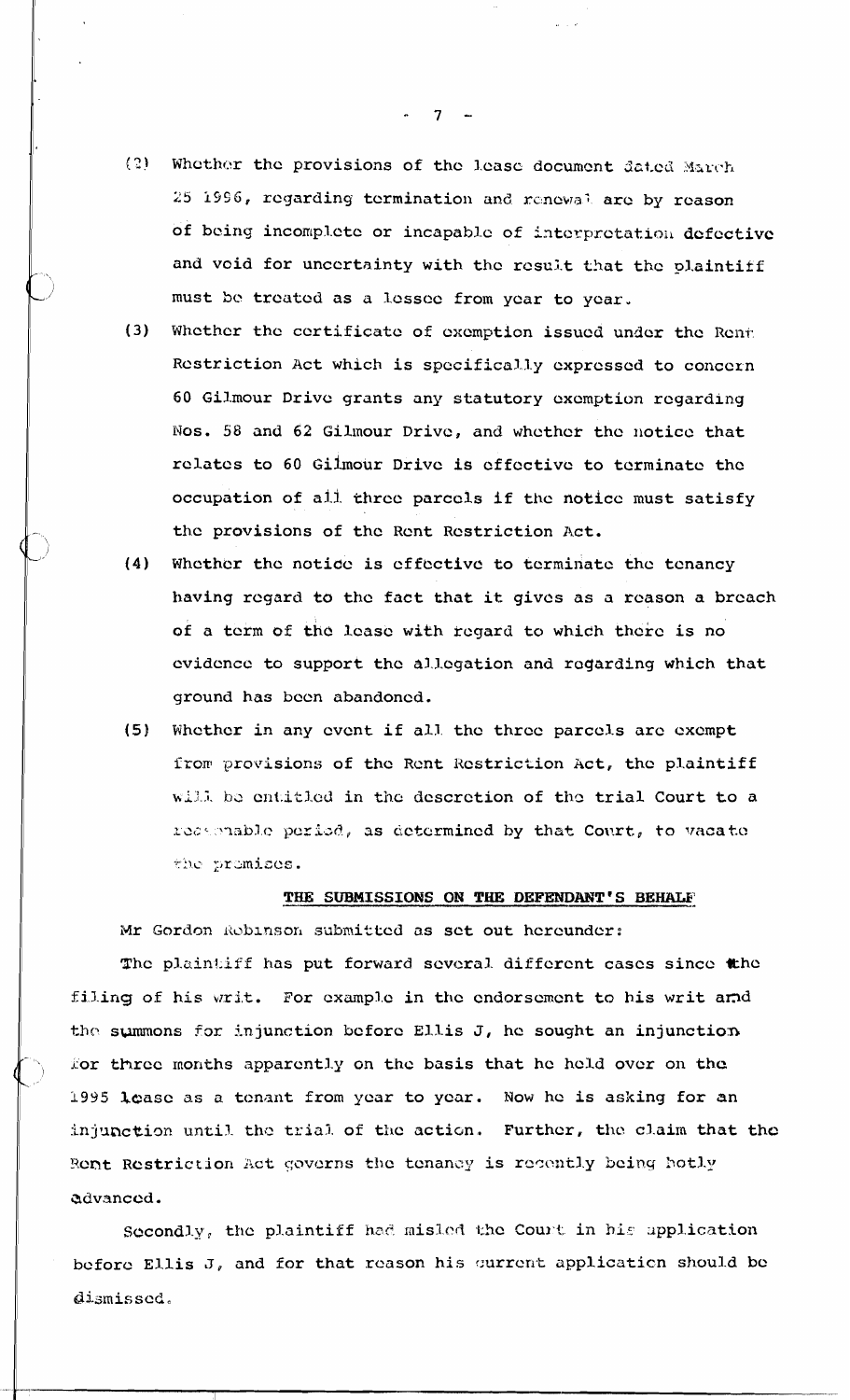He deceived the Court when he stated in his first affidavin that after the end of the 1995 lease he continued to pay rental at the old rate and he omitted to indicate that the rental was increased when the 1996 document was signed.

Various items of correspondence were not exhibited. These would have shown that from the outset Esso was contending that the lease had expired and was not terminated. Letters which would have revealed that at first he did not protest that the notice to quit was invalid but merely sought and obtained meetings with Esso to discuss the issue of goodwill were also not exhibited.

Thirdly, the plaintiff's suggestion that the certificate under the Rent Restriction Act did not exempt the whole premises known as 60 Gilmour Drive, if taken to its logical conclusion would make the plaintiff a squatter on those areas of the Service Station on Nos. 58 and 62 Gilmour Drive.

Fourthly, Esso was not seeking possession by order of the Court, so the question of involving the Court's descretion as in Barrington Scott v Lerner Shop Limited RMCA 22/87, unreported did not arise.

Fifthly, the plaintiff had been dilatory in persuing negotations with Mr Mclwin Chung and to date had not given him all necessary information for him to calculate the goodwill.

Sixthdy, the alleged custom of Esso allowing time for the outgoing and incoming dealers to negotiate the value of the goodwill was a matter of damages.

Seventhiy, whatever view the Court may take of the 1996 lease document, it did at least contain an agreement for a lease for one year to end on 31st December, 1996.

Eighthly, the balance of convenience was in favour of Esso.

Ninthly, Mclvin Chung had accepted the basis of the plaintiff's calculations so that ascertaining the value of the goodwill was now purely a mathef of mathematics.

Tenthly, the plaintiff had no real prospect of success at the trial.

 $-8$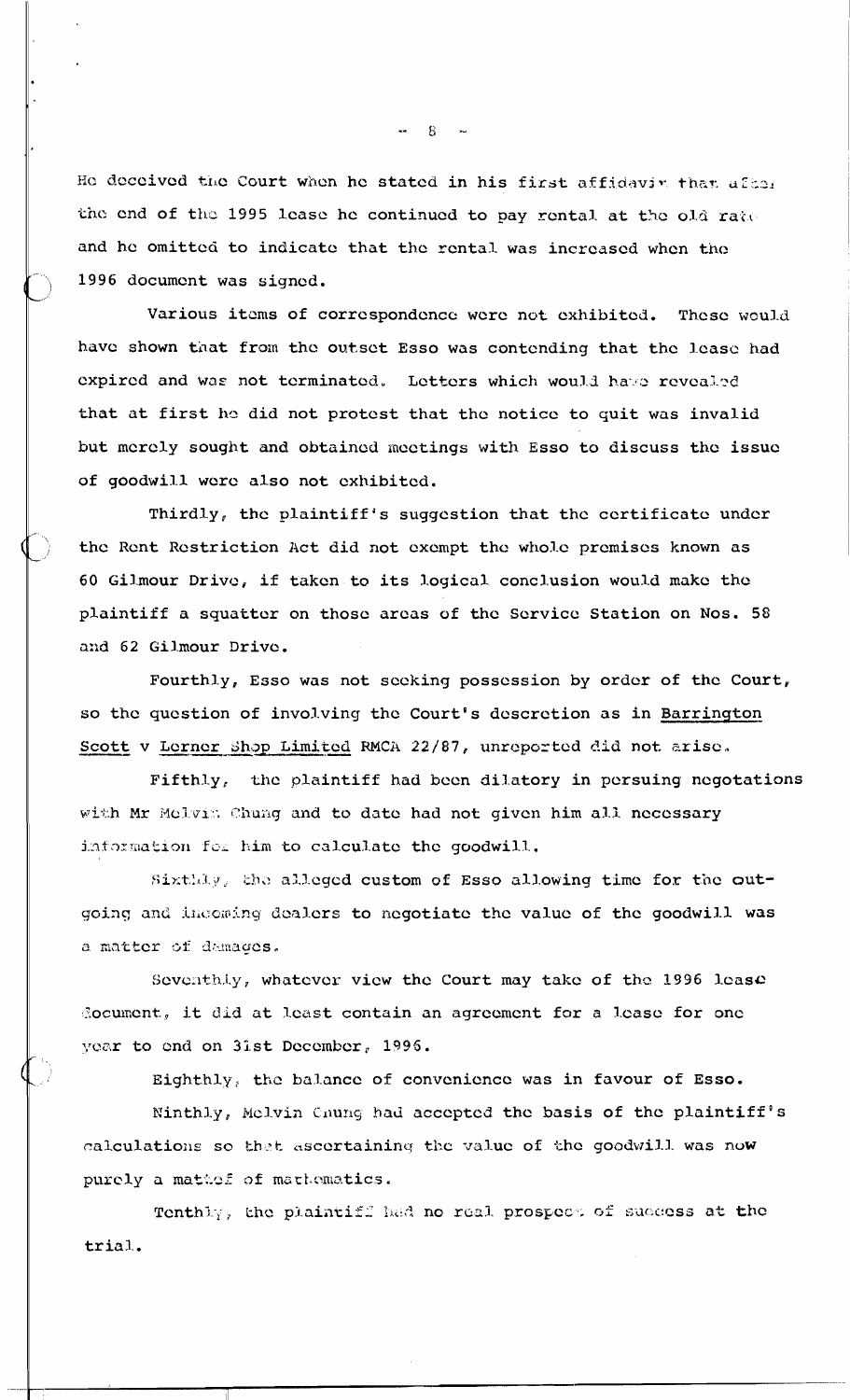#### SHOULD THE FLAINTIFF BE GRANTED AN INJUNCTION?

Before assessing this application in terms of the guidelines in the case fo American Cynamid Company Limited vs Ethicon [1975] AC. 396. I wish to deal with a few matters which call for comment.

Mr. Robinson in asking the Court to refuse the plaintiff's application on the basis that he had concealed material information at the inter partes hearing before Ellis J, and that he had put forward several different cases, cited the following passage from Halsbury's Laws of England, 4th Edition Vol. 24 : para. 696:

> "Necessity for disclosing material facts on ex parte If the application for an interlocutory applications. injunction or interim order is made ex parte, the applicant must state his case fully and fairly to the court and disclose all material facts. The court has<br>descretion to set aside an order made ex parte where the applicant has failed to make sufficient or candid disclosure. The affidavits in support of an ex parte application should also always state the precise time at which the plaintiff or those acting for him became aware of the threatened injury and should show, in effect, either that notice to the defendant would be mischeivous or that the matter is urgent that, if notice were served, the mischief would have been done before the injunction could be obtained. Enless the affidavits show the above, the application may be directed to stand over for notice to be served on the defendant.

At the hearing of the application the case put forward must correspond with that set out in the statement of claim, if any, and the plaintiff may not, when he puts forward prominently and relies upon a given case, and fails upon that case, spell out another say he might have framed his case so as to show a title to the relief asked. A party who might have brought forward his whole case at once but who brings forward a part only, when that fails may not remodel his case<br>and rely on a different equity. The court never grants<br>an injunction on general complaints, and general words in a notice of motion can be justified only by establishing a specific case of injury.

Whilst I agree that concealment of material facts may cause the Court to set aside an ex parte order, I do not regard the plaintiff as having fallen foul of the principles stated above so as to invite the sanctions mentioned, as the earlier proceedings, before Ellis J, were inter partes.

9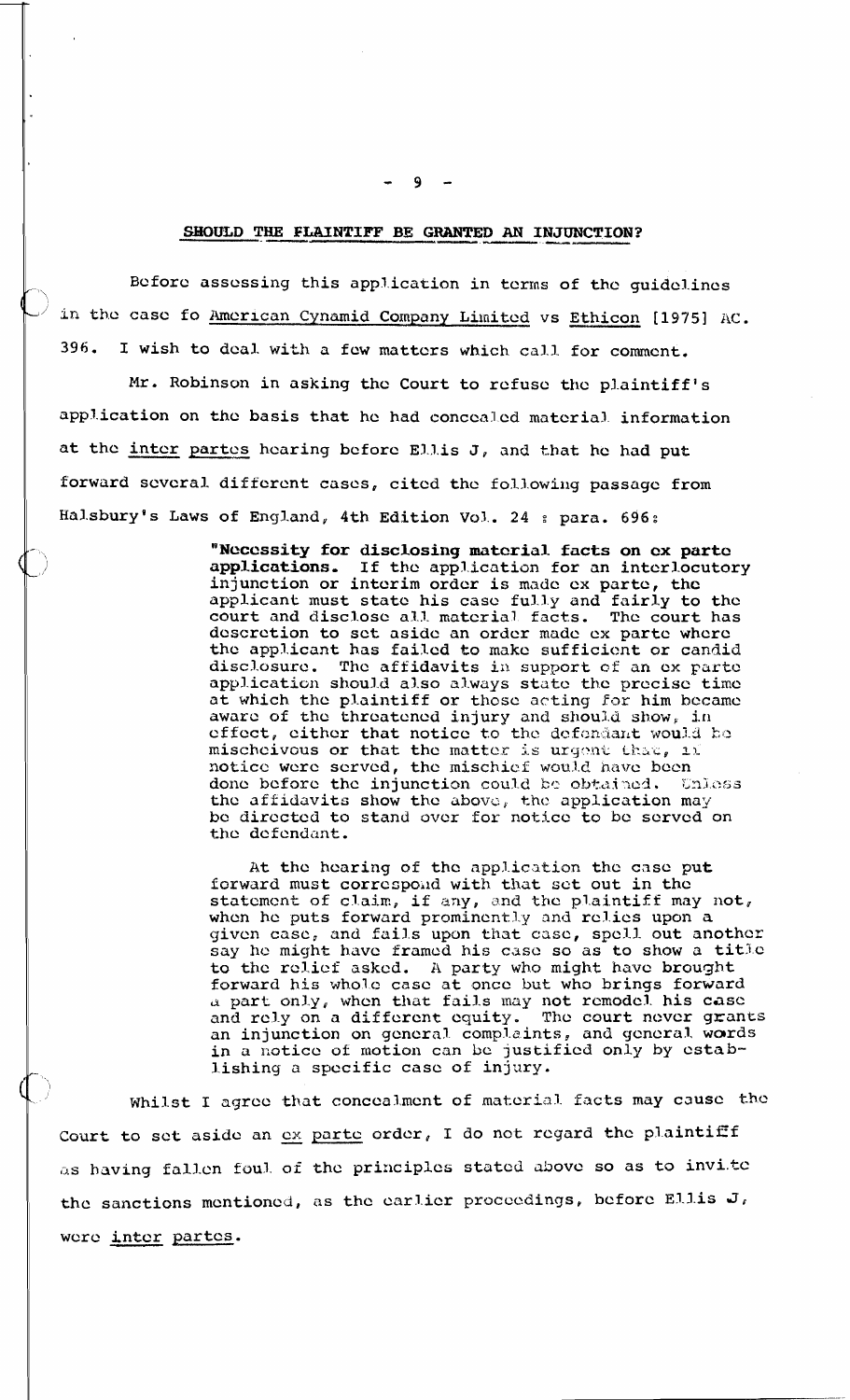In the third edition of Equitable Remcdics by 1 CF Spry, the learned Author speaks to this issue. He summarises the position learned Author speaks to this issue. He summarises the regarding ex parte applicaitons thus at pages 476-478:

"Where application is made ex parte, the obligation of the plaintiff is not merely not to mislead the court by expressly or impliedly making presentations that are untrue, as is otherwise ordinarily the case in an intcr partcs proceeding, but in addition he is under the duty of disclosing to the court all matters under the duty of disclosing to the court all matters within his knowledge which are material to the proceedings at hand and which tend in favour of an absent party. A matter is regarded as material for these purposes<br>either if it is relevant to the existence of a power to either if it is relevant to the existence of a power to grant an injunction or if it is one of those circumstances that the court takes into account in exercising its that the court takes into account in exercising its<br>descretion. Furthermore, the better view is that it does not havc to be shown that the undisclosed mattcr in question would, if cstabI.ishod, havc been decisive, for one reason or another, against the party who has not made<br>a proper disclosure. It is sufficient that is is relevant a proper disclosure. It is sufficient that is is relevant<br>and of such a nature that it might foreseeably have been rcgardcd by the coutt as of weight.

> Although the duty of disclosure of the plaintiff is limited to matters of which he has obtained knowledge<br>it has been held that he is not necessarily excused because he has believed that particular matters known to him are not material; here, however, his belief is probably relevant to the exercise by the court of its descretion.

because he has believed that particular matters known to<br>him are not material; here, however, his belief is<br>probably relevant to the exercise by the court of its<br>descretion.<br>There has become established a general rule that minder how matched, here, however, his beater and<br>probably relevant to the exercise by the court of its<br>descretion.<br>There has become established a general rule that it<br>on an ex parte application the plaintiff does not make and further, if through thc ignorance **of** the court of the failure to make a sufficient disclosure an injunction<br>does indeed issue it will ordinarily be dissolved or set on an ox parte application the plaintiff does not may be assisted a sufficient disclosure, in the absence of special<br>circumstances his application will simply be dismissed<br>and further, if through the ignorance of the court aside as soon as that failure has subsequently been discovered".

### (cmphasis mine)

But the position on inter partes applications as was that before Ellis J, is somewhat different. I accept that the law on this matter is correctly statcd by Spry op. cit, at pagcs 479-480,

tic writes:

 $\sqrt{ }$ \

> "If the application in question is not made ex parte, but is made on notice, and the defendant nonetheless docs not nppcar, the position is somewhat different, since the dcfcndant has at least bccn given an opportunity of coming bcforc the court in order to put forward any relevant matters in his favour. Here the extent of the duty of the plaintiff to disclose material. facts is not altogether clear. In one case where the rcspondcnt, although served with notice, did not appear Romilly M.R. stated, "But if the respondent does not appear, and the plaintiff, taking advantage of his absence, entirely misleads the court, then I think that the court ought properly to visit the party, so dealing, with the consequence, though not with the same strictness as in the case of an ex parte injunction".